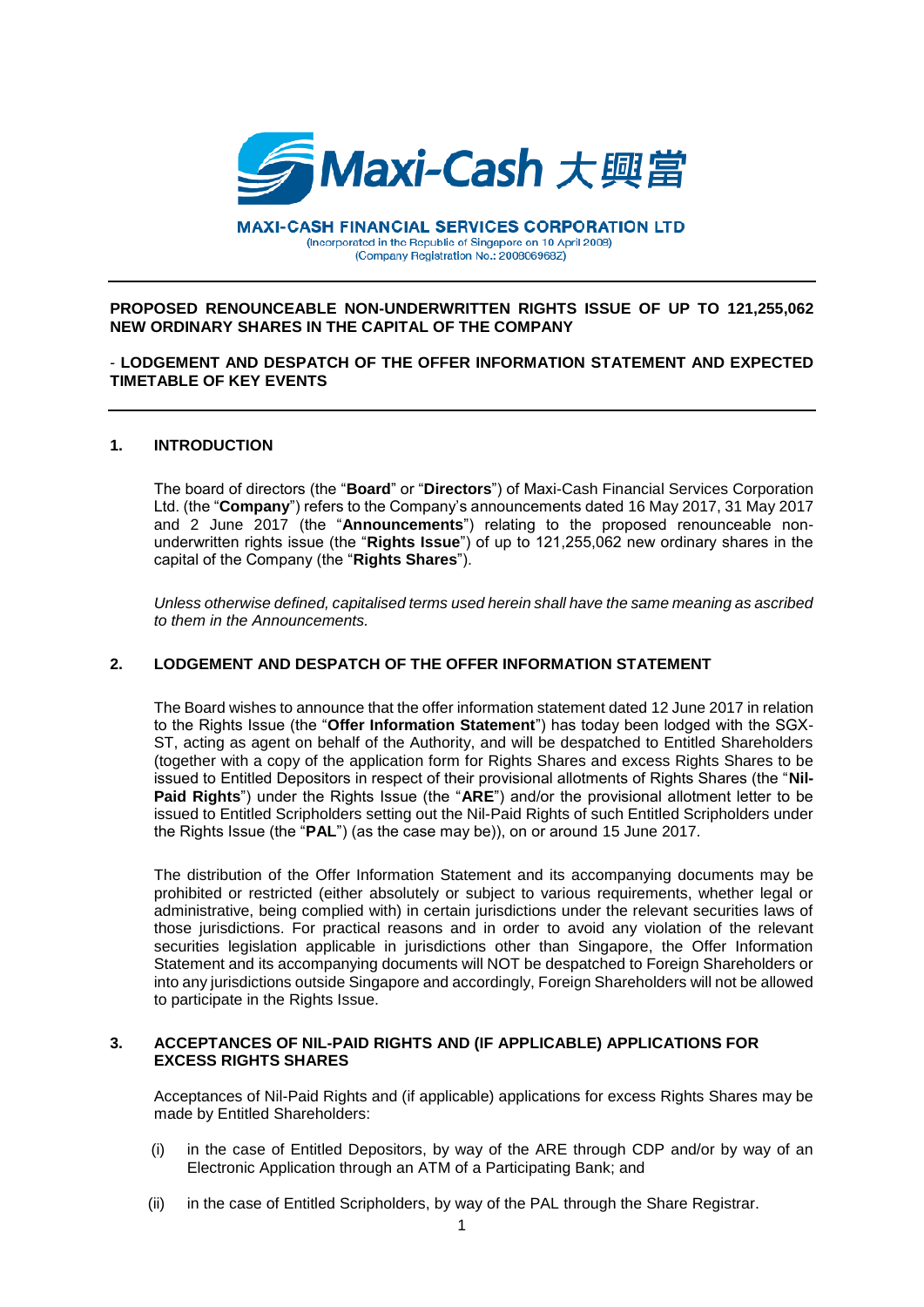More information on the procedures for acceptance of, payment and application for excess Rights Shares by Entitled Shareholders may be found in the Offer Information Statement, the ARE and the PAL.

# **4. TRADING PERIOD FOR NIL-PAID RIGHTS**

The trading period for the Nil-Paid Rights on Catalist will commence at **9.00 a.m. on 15 June 2017** and will end at **5.00 p.m. on 23 June 2017**.

Entitled Depositors who sell their Nil-Paid Rights during the Nil-Paid Rights trading period need not forward the ARE to a Purchaser as arrangements will be made by CDP for separate application forms for Rights Shares to be issued to Purchasers in respect of their purchase of Nil-Paid Rights under the Rights Issue traded on Catalist under the book-entry (scripless) settlement system (the "**ARS**"). Purchasers should note that CDP will, on behalf of the Company, send the ARS, accompanied by the Offer Information Statement, by ordinary post and at the Purchaser's own risk, to their respective Singapore addresses as maintained in the records of CDP. For the avoidance of doubt, only Entitled Shareholders (and not Purchasers or renouncees of Entitled Shareholders) shall be entitled to apply for additional Rights Shares in excess of their Nil-Paid Rights.

The Offer Information Statement and its accompanying documents will NOT be despatched to Foreign Purchasers. Foreign Purchasers who wish to accept the Nil-Paid Rights credited to their Securities Accounts should make the necessary arrangements with their Depository Agents or stockbrokers in Singapore.

If it is practicable to do so, arrangements may, at the absolute discretion of the Company, be made for the Nil-Paid Rights which would otherwise have been provisionally allotted to Foreign Shareholders to be sold "nil-paid" on Catalist as soon as practicable after commencement of trading of Nil-Paid Rights. Such sales will, however, only be effected if the Company, in its absolute discretion, determines that a premium can be obtained from such sales after taking into account expenses to be incurred in relation thereto.

# **5. COLLECTION OF OFFER INFORMATION STATEMENT**

Entitled Shareholders who do not receive the Offer Information Statement and its accompanying documents (i.e. the ARE and/or the PAL (as the case may be)) on or around 15 June 2017 may, during the period up to 5.00 p.m. on 30 June 2017 (or such other times(s) and/or date(s) as may be announced from time to time by or on behalf of the Company), obtain copies of the documents from CDP or the Share Registrar (as the case may be) at their respective addresses as follows:

In the case of Entitled Depositors: In the case of Entitled Scripholders: **CDP** The Central Depository (Pte) Limited 9 North Buona Vista Drive #01-19/20 The Metropolis Singapore 138588 **Share Registrar** B.A.C.S. Private Limited 8 Robinson Road #03-00 ASO Building Singapore 048544

Purchasers who do not receive the ARS and/or the Offer Information Statement may also obtain copies of the same from CDP (at the address stated above) during the period up to 5.00 p.m. on 30 June 2017 (or such other times(s) and/or date(s) as may be announced from time to time by or on behalf of the Company).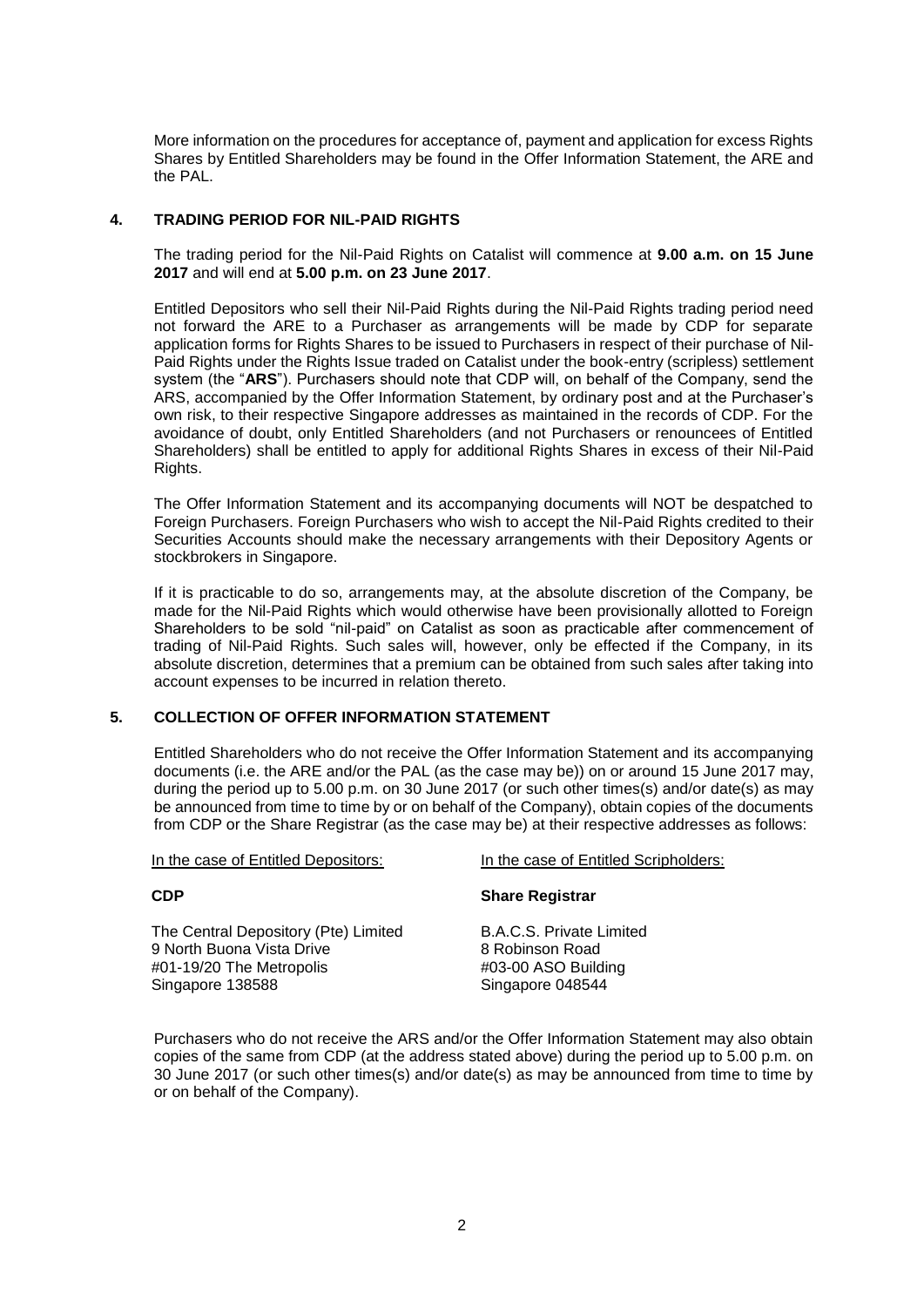## **6. EXPECTED TIMETABLE OF KEY EVENTS**

| Shares traded ex-rights                                                                                          |    | 8 June 2017 from 9.00 a.m.                                                                                  |
|------------------------------------------------------------------------------------------------------------------|----|-------------------------------------------------------------------------------------------------------------|
| <b>Books Closure Date</b>                                                                                        |    | 12 June 2017 at 5.00 p.m.                                                                                   |
| Despatch of Offer Information<br>Statement, the ARE and the PAL (as the<br>case may be) to Entitled Shareholders |    | 15 June 2017                                                                                                |
| Commencement of acceptance of and<br>payment for Rights Shares                                                   | ÷  | 15 June 2017 at 9.00 a.m.                                                                                   |
| Commencement of trading of Nil-Paid<br>Rights                                                                    | ÷  | 15 June 2017 at 9.00 a.m.                                                                                   |
| Last date and time for splitting and<br>trading of Nil-Paid Rights                                               | t  | 23 June 2017 at 5.00 p.m.                                                                                   |
| Last date and time for acceptance of<br>and payment for Rights Shares                                            | ÷  | 30 June 2017 at 5.00 p.m. (or 9.30 p.m. for Electronic<br>Applications through ATMs of Participating Banks) |
| Last date and time for renunciation of<br>and payment for Rights Shares                                          | ÷  | 30 June 2017 at 5.00 p.m.                                                                                   |
| Last date and time for application and<br>payment for excess Rights Shares                                       | t. | 30 June 2017 at 5.00 p.m. (or 9.30 p.m. for Electronic<br>Applications through ATMs of Participating Banks) |
| Expected date for issuance of the Rights<br><b>Shares</b>                                                        | ÷  | 6 July 2017                                                                                                 |
| Expected date when the Securities<br>Accounts of Entitled Depositors are<br>credited with Rights Shares          | ÷  | 10 July 2017                                                                                                |
| Expected date for refund of<br>unsuccessful applications (if made<br>through CDP)                                |    | 10 July 2017                                                                                                |
| Expected date and time for the listing<br>and commencement of trading of Rights<br><b>Shares</b>                 | ÷  | 10 July 2017 from 9.00 a.m.                                                                                 |

The above timetable is indicative only and is subject to change. As at the date of this announcement, the Company does not expect the above timetable to be modified. However, the Company may, with the approval of the SGX-ST, the Sponsor and/or CDP, modify the above timetable subject to any limitations under any applicable laws. In such an event, the Company will publicly announce the same through a SGXNET announcement to be posted on the website of the SGX-ST at [http://www.sgx.com.](http://www.sgx.com/)

# **7. GENERAL**

This announcement is qualified in entirety by, and should be read in conjunction, with the full text of the Offer Information Statement. Where appropriate, further details will be disclosed in subsequent announcements.